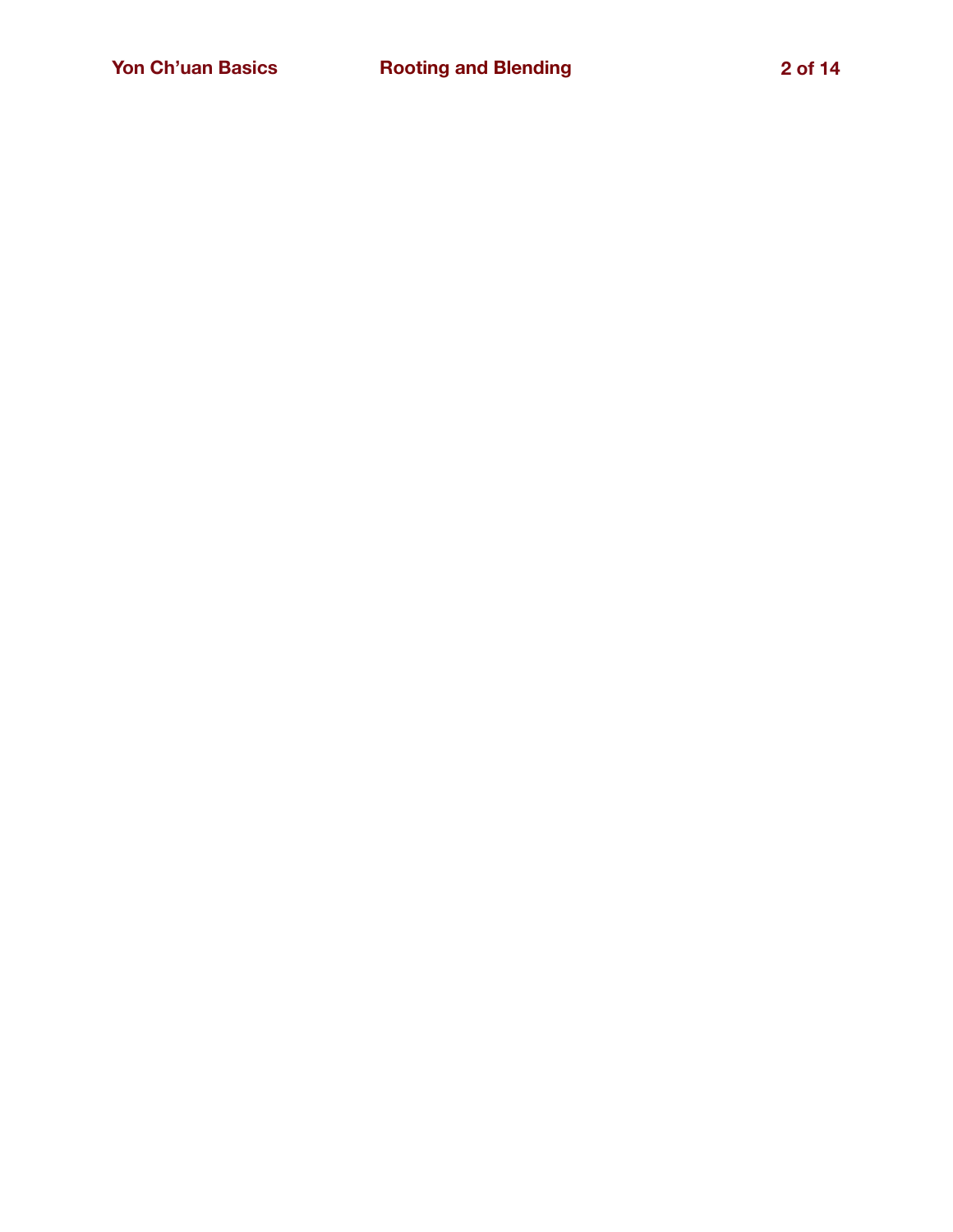Yon Ch'uan Martial Arts is based on ancient martial arts principles that you can read about on our website, in the [Yon Ch'uan Martial Arts Black Belt](https://gracemartialarts.files.wordpress.com/2021/06/gma-black-belt-study-guide-2021-final.pdf) [Study Guide](https://gracemartialarts.files.wordpress.com/2021/06/gma-black-belt-study-guide-2021-final.pdf) and [The Chinese Five Word Song](https://www.amazon.com/Chinese-Five-Word-Song/dp/0974633607/ref=sr_1_1_twi_pap_2?ie=UTF8&qid=1541698152&sr=8-1&keywords=the+Chinese+five+word+song).

During a recent Grace Martial Arts class we talked about the important principles of Rooting and Blending. We are thankful to Grand Master Robert Xavier for teaching us these principles.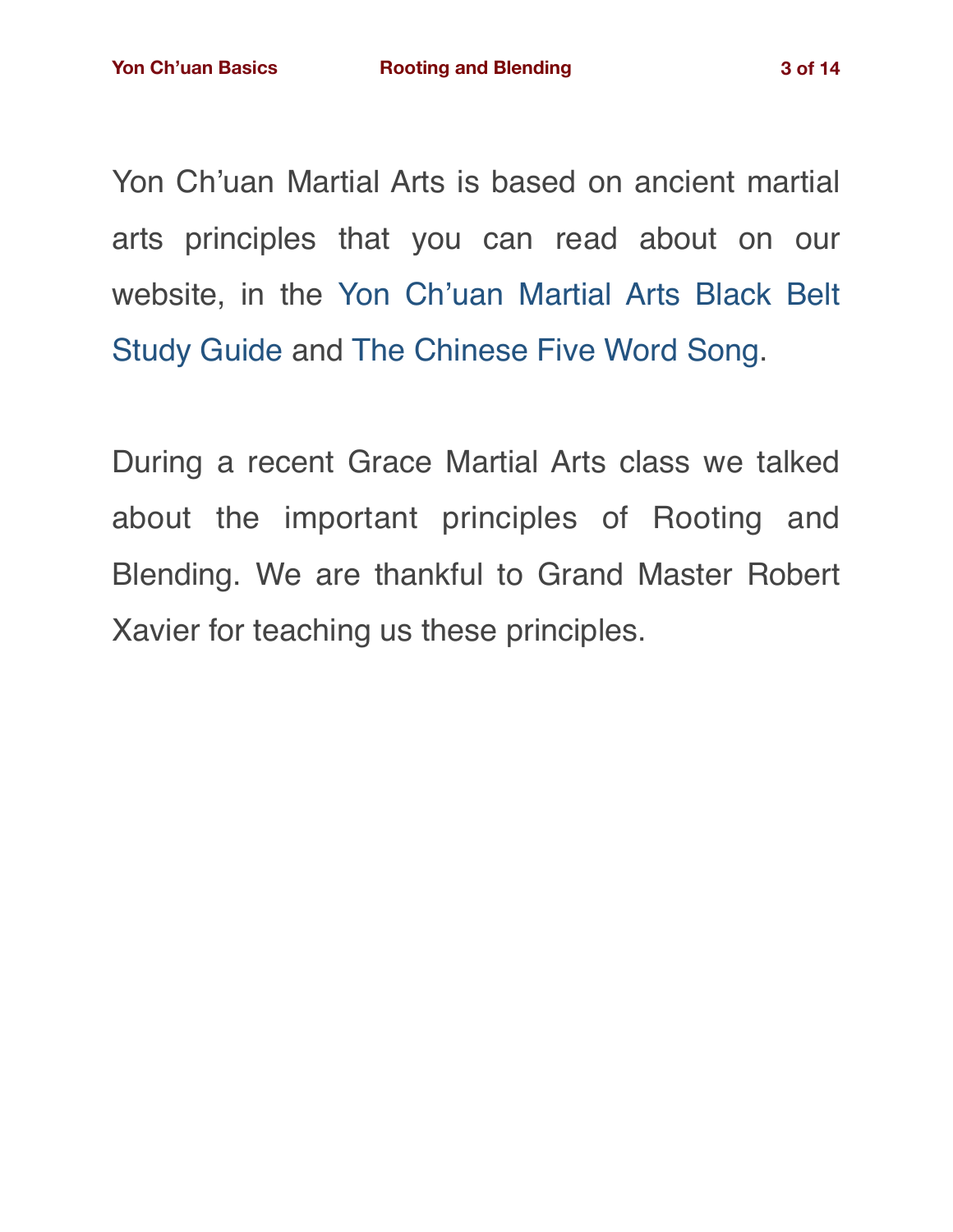## **Rooting**

*When in motion one is still rooted. Master Li Tung Fung, p 23*

*You must stand firmly. Root the ground first, otherwise no use. So, when you root to the ground, and your strength is in your hind leg and heel. In the beginning, we must practice all the time to be rooted. Grand Master John Chung Li, p 33*

*The Chinese Five Word Song*

The objective of "rooting" in martial arts / self defense is to have your feet rooted (firmly planted) to the ground. If you aren't rooted in either foot, you are easily off-balanced. You need good rooting for all martial techniques.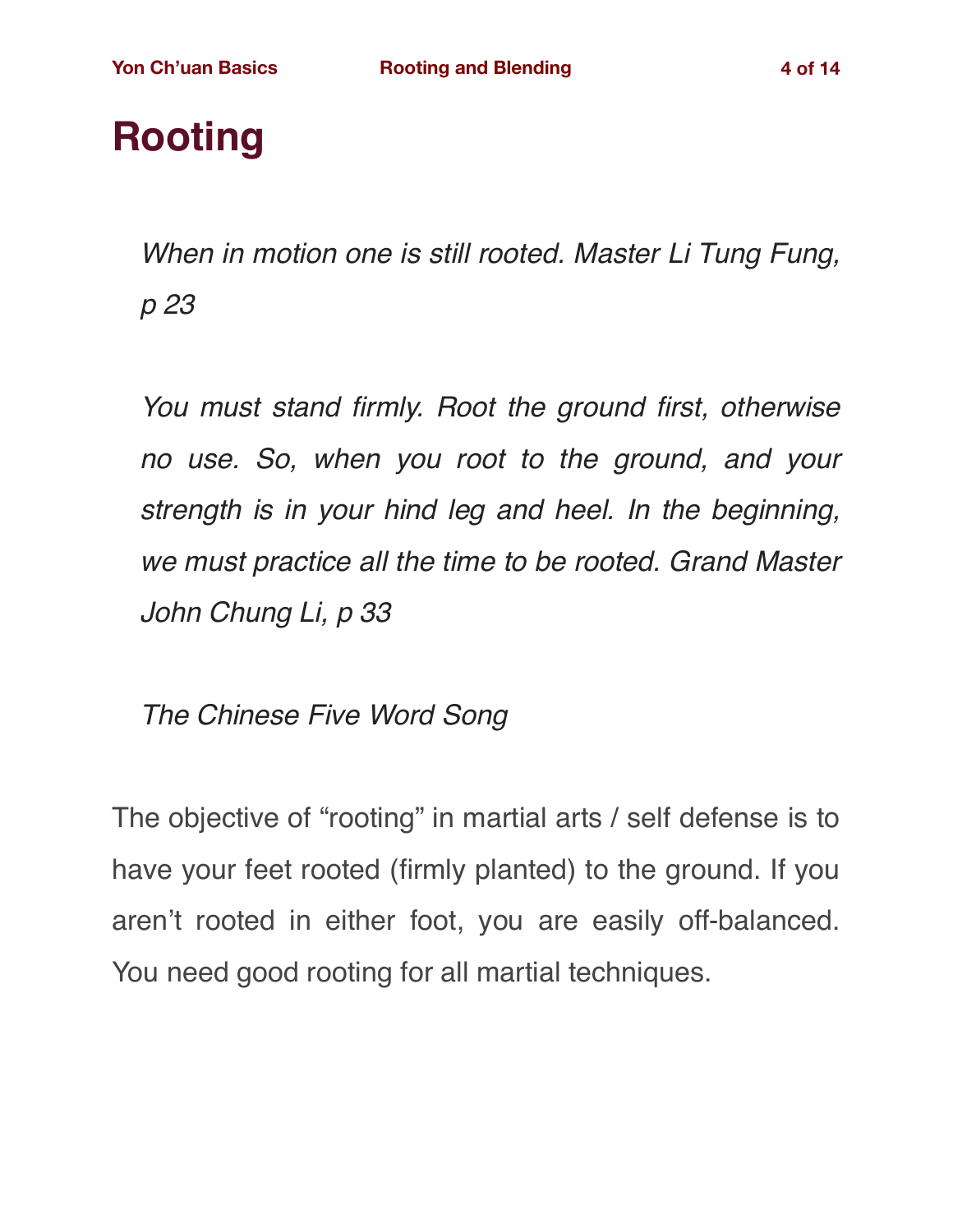Classical Chinese Kung Fu rooting methods, mid-line blocks and parries, throws, submission holds, pressure points, locks, escapes and counters are an integral part of the *First* and *Second Zone* training methods.

How do we train to be rooted during a physical exchange (attack)? We learn and practice the principles until our movement is always rooted no matter which Yon Ch'uan techniques we use.

*The shifting of weight from one leg to another is required quite often in our exercise. Always, when one*  leg is heavy, the other should be light. The heavy leg *gives balance to the whole body, while the light leg should be so light that there appears to be nothing on which to move. If this principle of light and heavy is not followed, you will make yourself easily 'beatable' because you will have no rooting. GM Li, Five Word Song, p 48*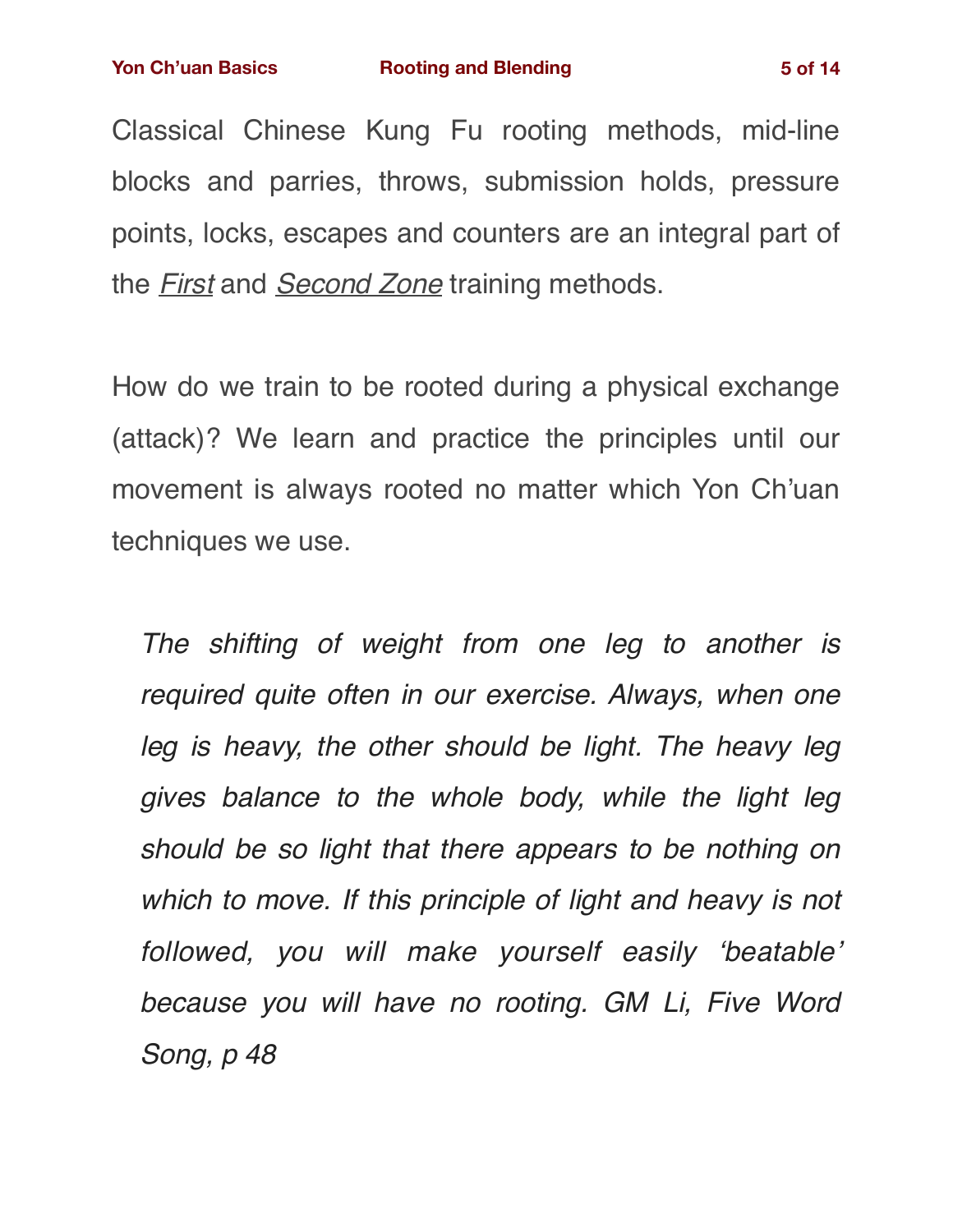Rooting is a whole-body exercise. It is not enough just to have our feet in the right place (stance). We also need to combine our hands and arms to our feet and legs along with our waist and spine directing our self-defense movement.

*Our legs work like a bow, and our advance and retreat should be controlled from the waist by the spine. Our backs and our arms should be rounded. Five Word Song, p 34*

*We never fall because rooting firmly and all our movements are combined in one; combined together. All movement is controlled by your spine and spine we do according to what wishes. Five Word Song, p 72*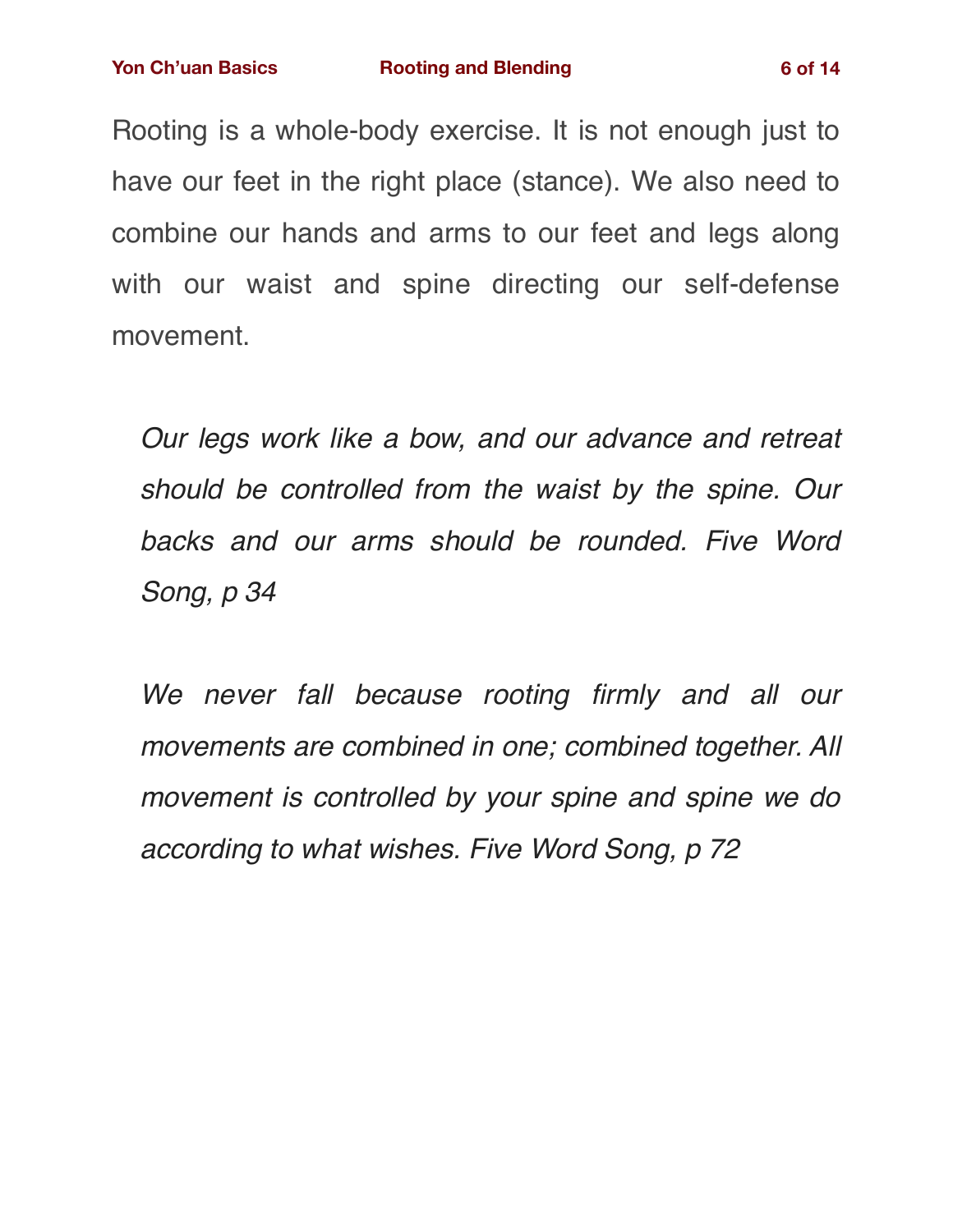*Whenever you take a step, your hands should work with it. This means your hind leg pushes forward your body and hands without delay. Legs should be well rooted into the ground. Five Word Song, p 68*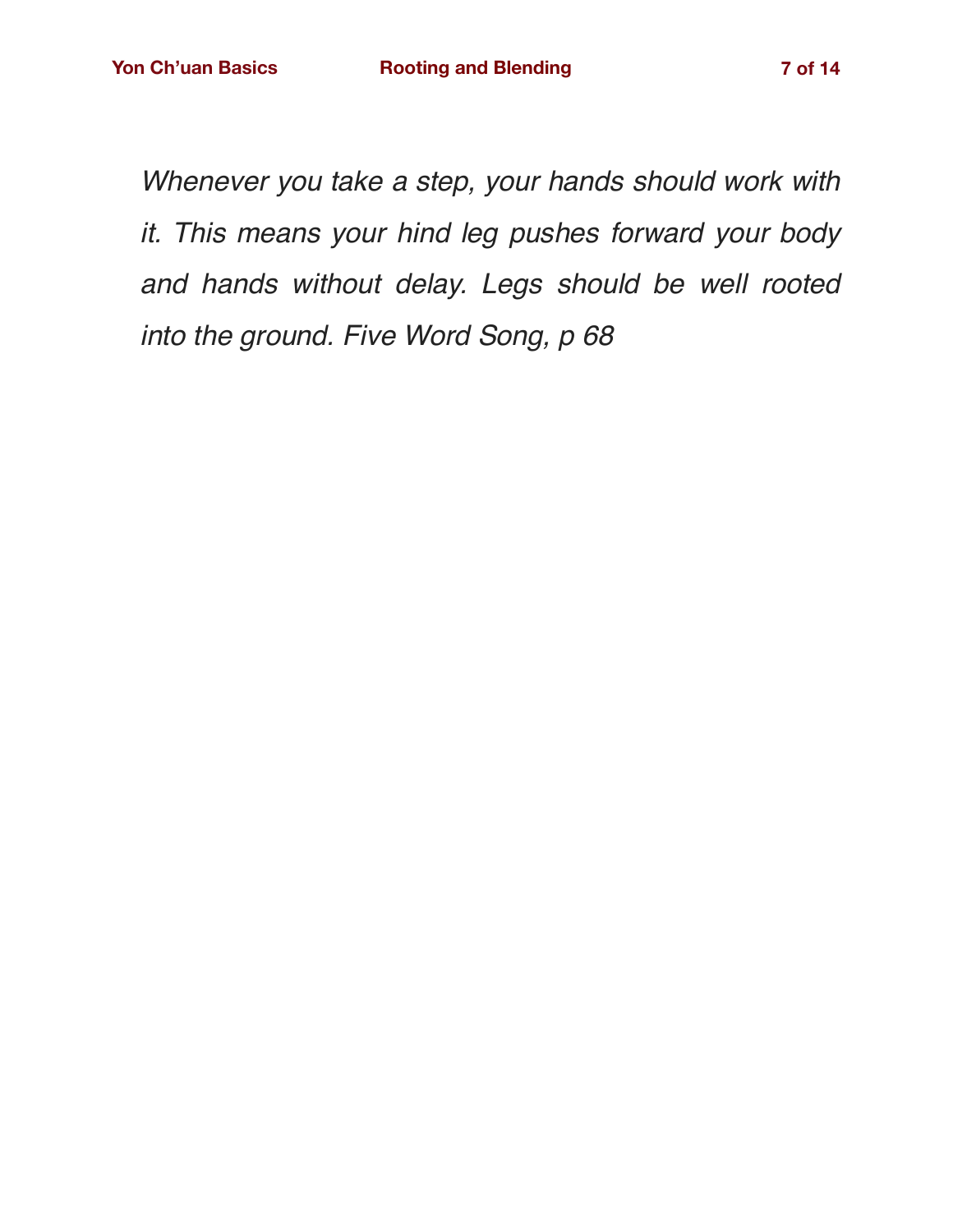## **Uprooting**

The object for the Yon Ch'uan Martial Arts practitioner is to be "rooted" so they can easily "uproot" their opponent. Personal safety is the objective. Self defense is the process leading to meeting the objective. Uprooting your opponent while you remain rooted is important to your safety.

We learn to use a variety of techniques to uproot an opponent.

- Mid-line blocks and parries can uproot an opponent
- Throws can uproot an opponent
- Submission holds can uproot an opponent
- Pressure point techniques can uproot an opponent
- Escape techniques can uproot an opponent
- Counters can uproot an opponent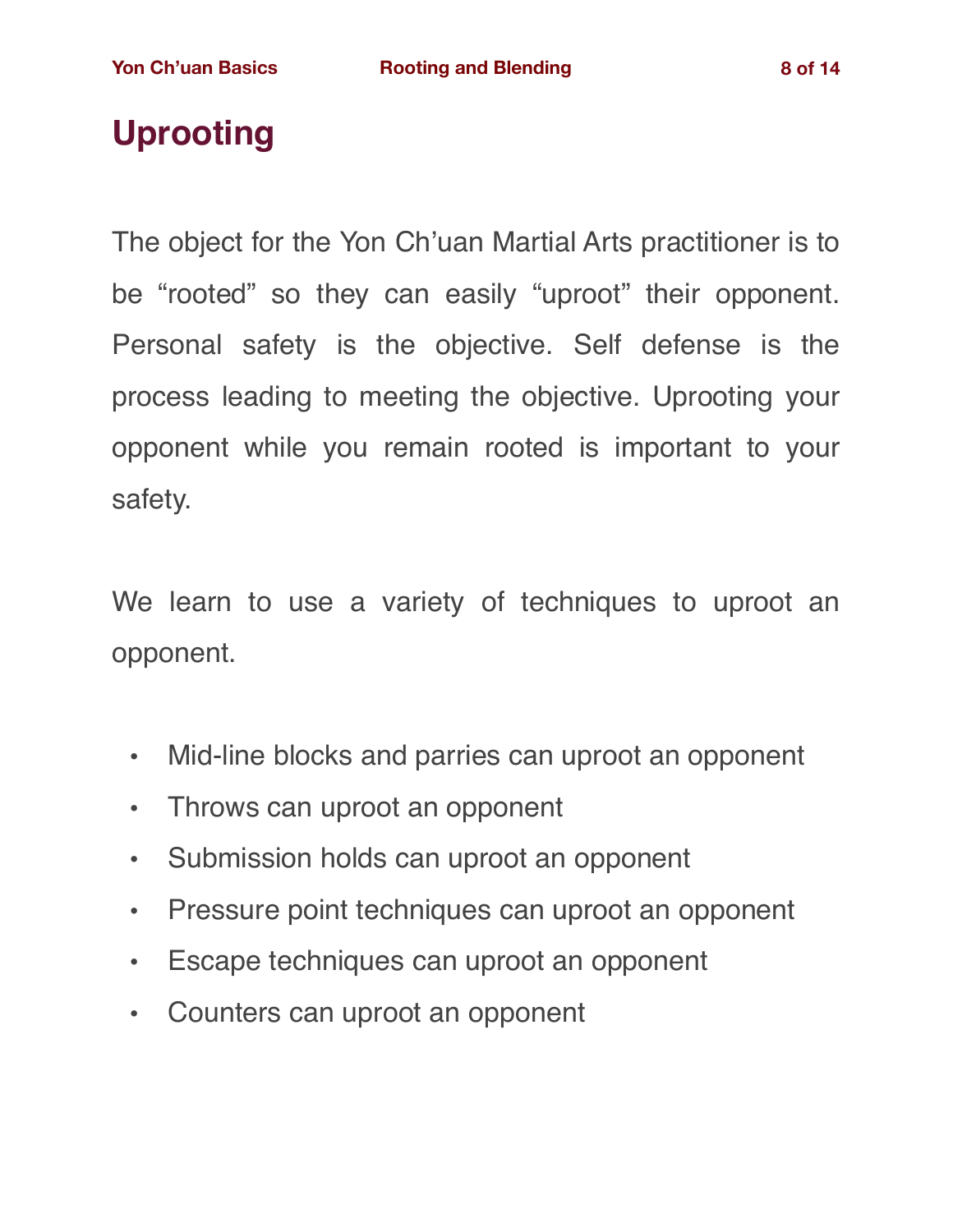

Grandmaster John Chung Li

The person attacking you has an evil intent to control or harm you. Yon Ch'uan practitioners have many options to accomplish their objective of personal safety.

Grand Master Li wrote:

*"Your enemy can see and feel your internal force coming, but as soon as they try to grab you, it goes away. First it is hard, then soft. It is deceptive. This internal force is trained from slow, even, linked-together*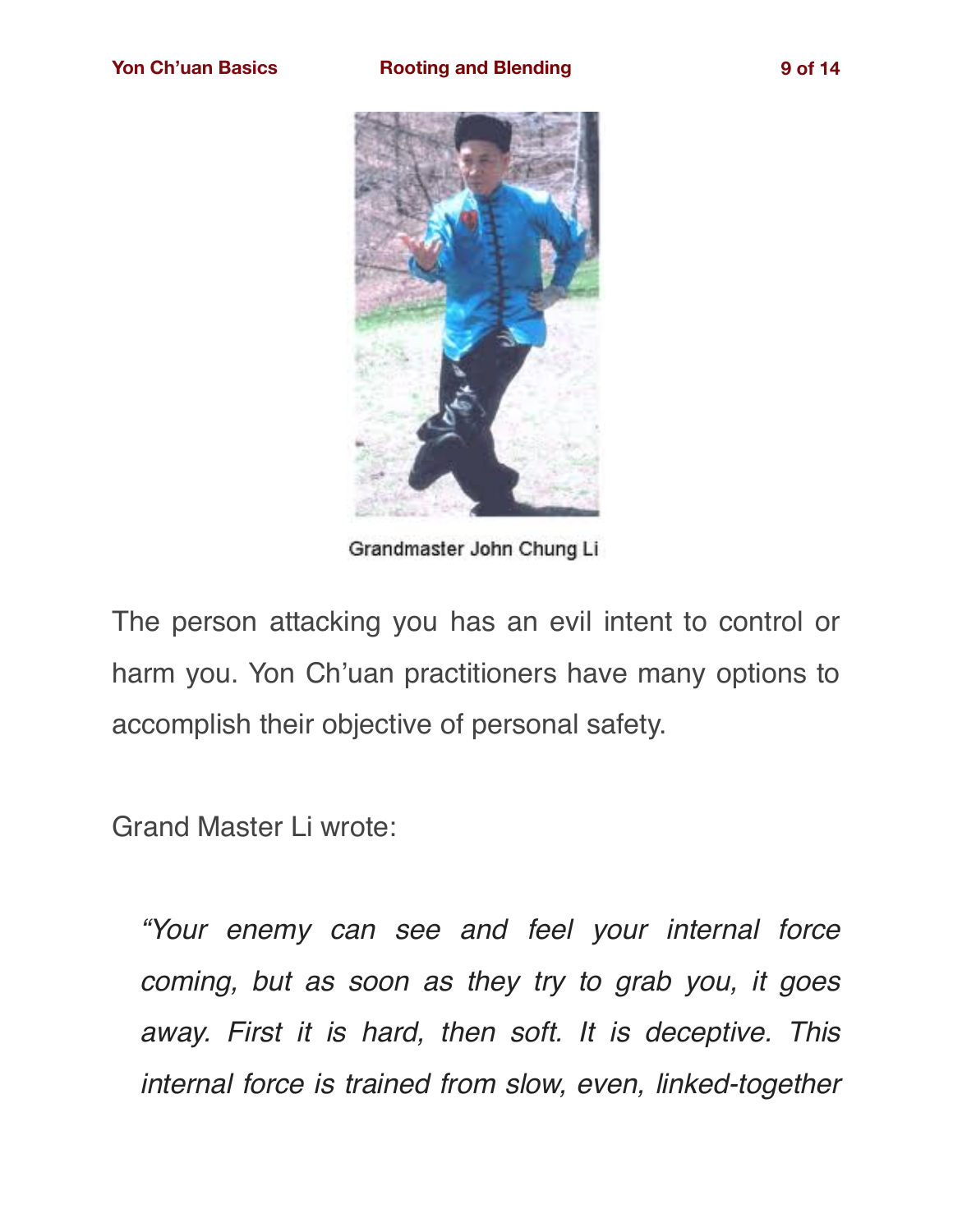*movements. It is especially helped by rooting to the ground, and by always staying balanced during the process of movement." Five Word Song, p 40*

The Yon Ch'uan student learns a variety of martial techniques that they can select at will when attacked. They follow a carefully designed curriculum that trains body, mind and spirit to work together effectively and efficiently to defend from harm.

A five-step defense eventually becomes a one-step defense as the student masters every aspect of rooting and technique.

*At first while doing the exercise, one reveals each feature of the movement, but with practice the features flow into one. Five Word Song, 22*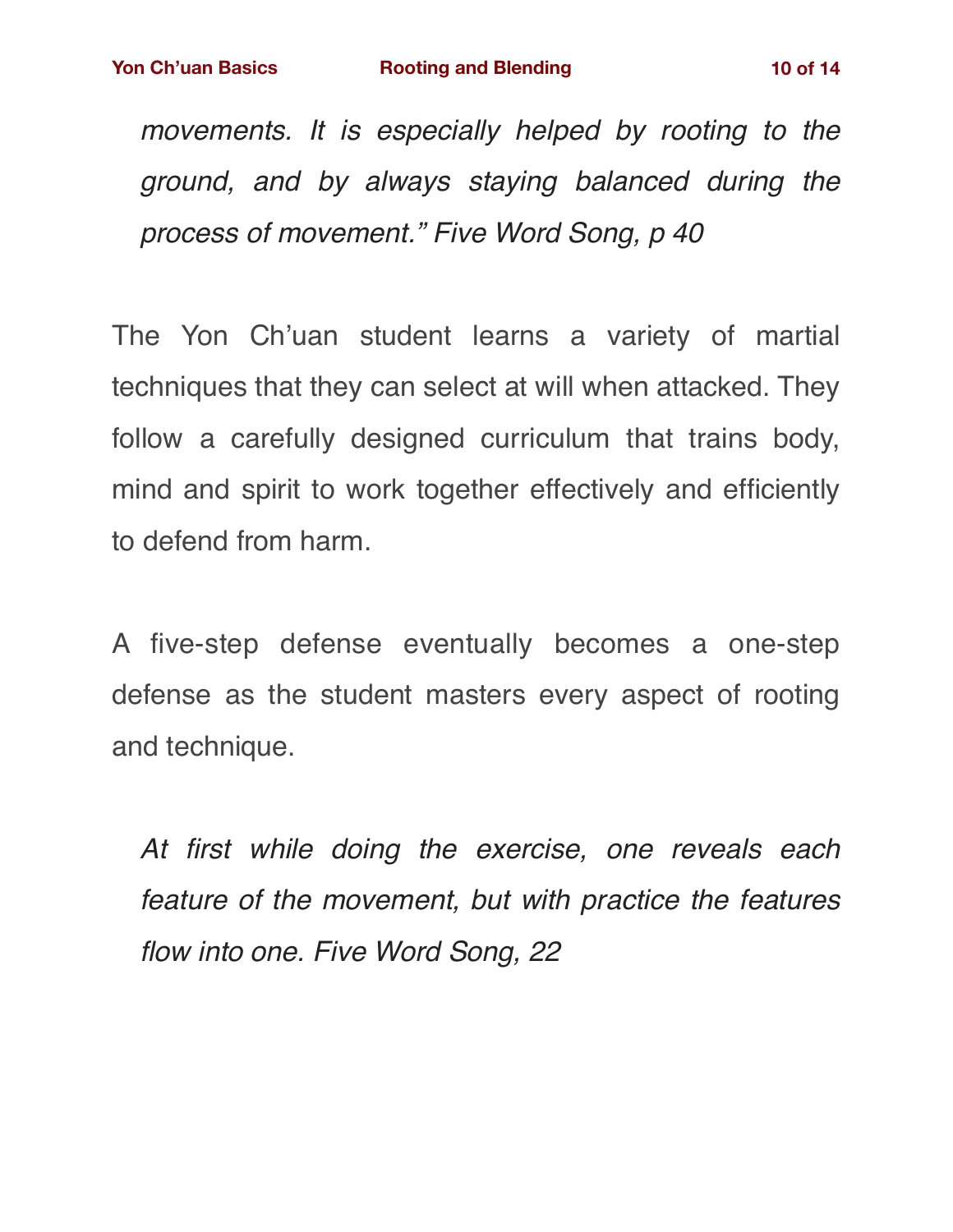## **Blending**

*Once the enemy is on the offensive, the enemy is defeated. Five Word Song, p 25*

That is an important point for us to understand. Untrained people often "freeze" when someone moves toward them in an aggressive manner. However, Yon Ch'uan practitioners learn to use the movement of the attacker to "blend" with them for the purpose of evading, uprooting and countering.

We learn how to move from a "relaxed state." The Five Word Song refers to "relaxing and flexing of movement are self-determined "(p 23). The body moves fastest from a calm, relaxed posture or stance. That doesn't mean you are not ready to defend. It simply means that you are relaxed in your readiness.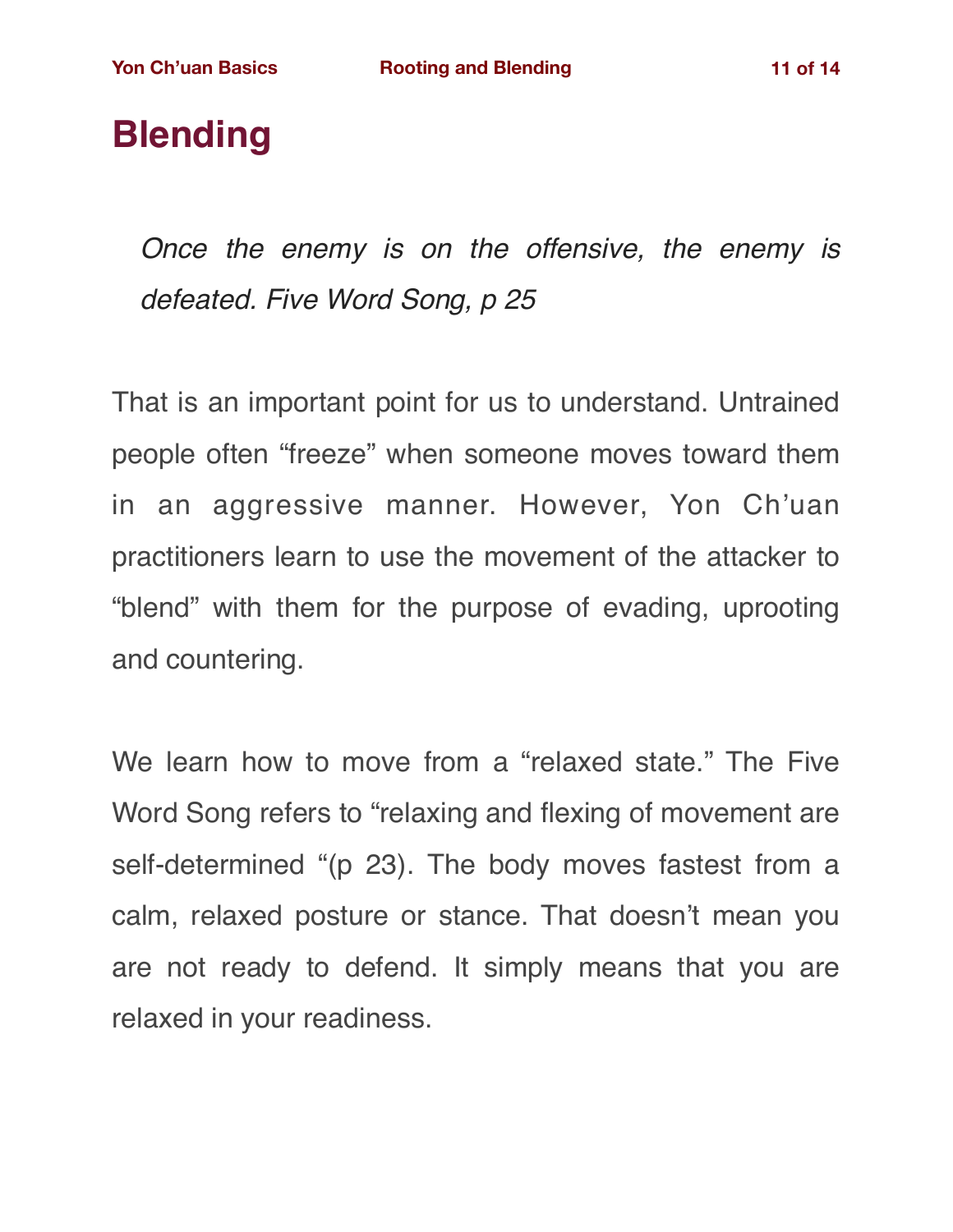"Relaxed readiness" comes from both training and awareness. Yon Ch'uan students train to be aware of their surroundings (readiness) and able to quickly do five things that are central to blending with your opponent's attack:

- Yield
- Clear
- Contact
- Control
- Counter

It is the process of yielding, emptying, sticking, entwining, and penetrating that makes "blending" so effective.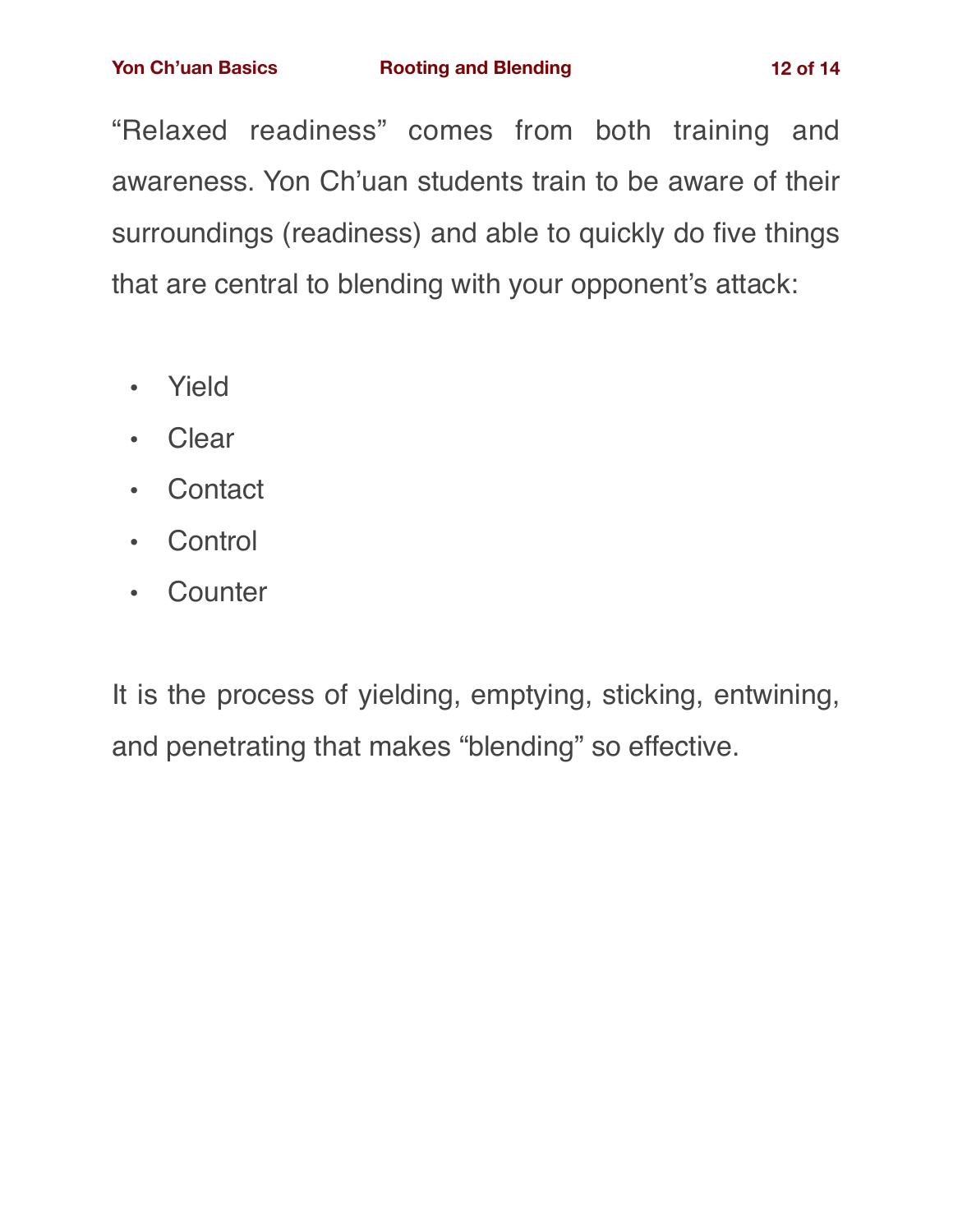We do that in Yon Ch'uan by meeting the forceful attack of an opponent with circular movements that interpret the force and yield to it. Because we are blending with the attacker's movements through yielding and emptying, we are able to use a lighter contact to stick, entwine and penetrate (counter). The counter may be a block and parry that leads to a strike, kick, submission hold or throw. We choose the countering technique based on the circumstance and desired outcome. We can be compassionate or harsh – whichever is appropriate.

Blending with an opponent gives the Yon Ch'uan practitioners the opportunity to lead the attacker to overextend their advance and then uproot them with ease. We use the attacker's strength against them, which means a trained smaller person can defend well against a larger opponent.